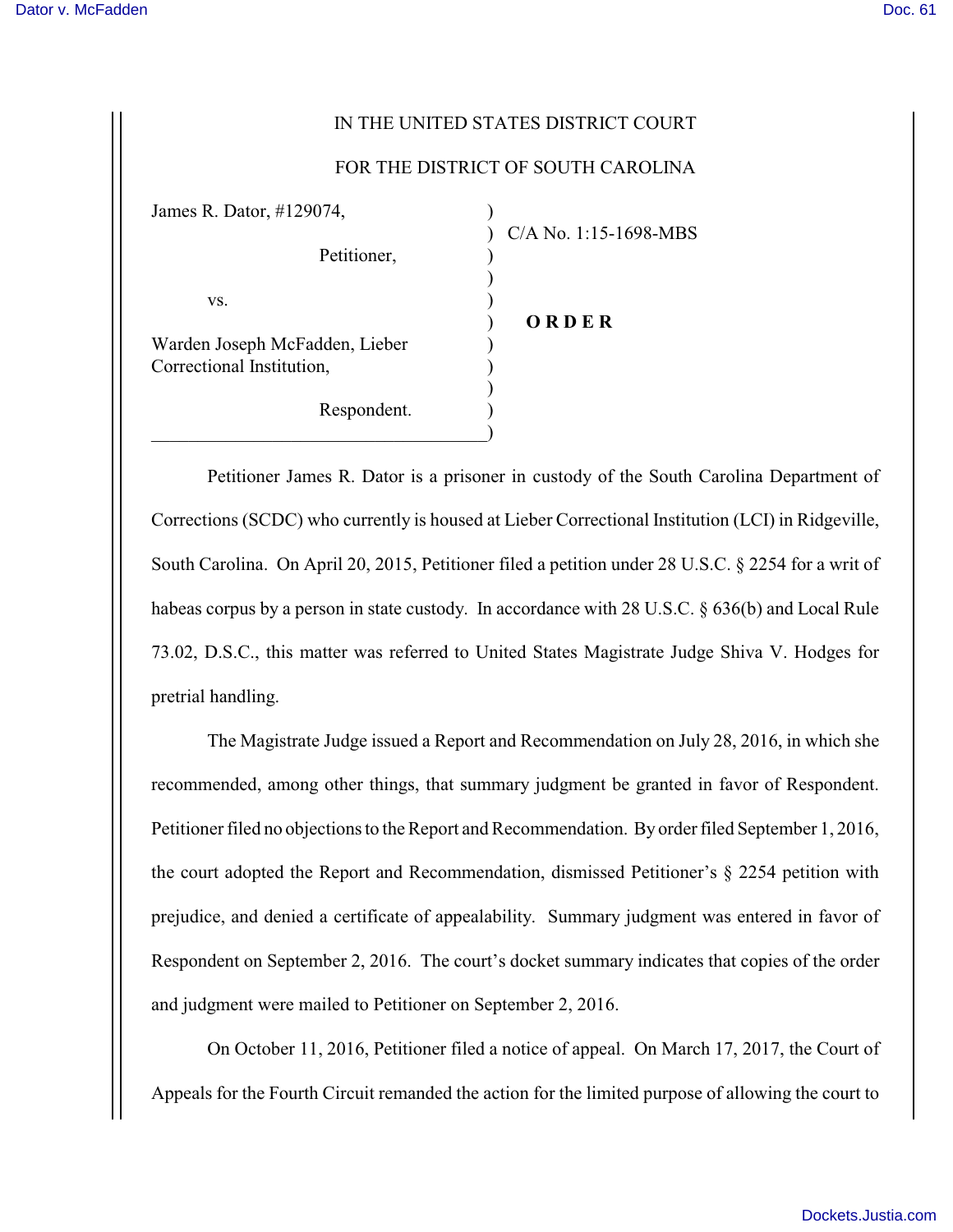determine whether the notice of appeal was timely filed, whether it should be construed as including a motion for an extension of time to file the notice, and whether an extension or reopening of the appeal period is warranted in this case.

## DISCUSSION

Fed. R. App. P.  $4(a)(1)(A)^{1}$  provides that, in a civil case, a notice of appeal must be filed in the district court within 30 days after the entry of judgment. In this case, 30 days after entry of judgment would have been October 3, 2016. Giving Petitioner the benefit of Houston v. Lack, 487 U.S. 266 (1988), Petitioner's filing was effective upon receipt of his notice of appeal by LCI mailroom staff on October 6, 2016. See ECF No. 54-1. Therefore, Petitioner's notice of appeal was untimely filed.

Rule  $4(a)(5)$  provides that the court may extend the time to file a notice of appeal if:

- (1) a party so moves no later than 30 days after the time prescribed by Rule 4(a) expires; and
- (2) that party shows excusable neglect or good cause.

A review of the court's docket summary reveals that the Clerk of Court's office received a telephone call from Petitioner's brother on September 26, 2016, indicating that Petitioner had not received copies of the order and judgment that had been mailed to him on September 2, 2016. Duplicate copies were placed in the mail to Petitioner the same day. In his notice of appeal, Petitioner states that he did not receive copies of the order and judgment until September 29, 2016.

In the court's view, Petitioner's notice of appeal should be construed as including a motion

<sup>&</sup>lt;sup>1</sup> Provisions of the Federal Rules of Appellate Procedure were revised effective December 1, 2016, subsequent to Petitioner's filing. The court relies on the Rules in effect in October 2016.